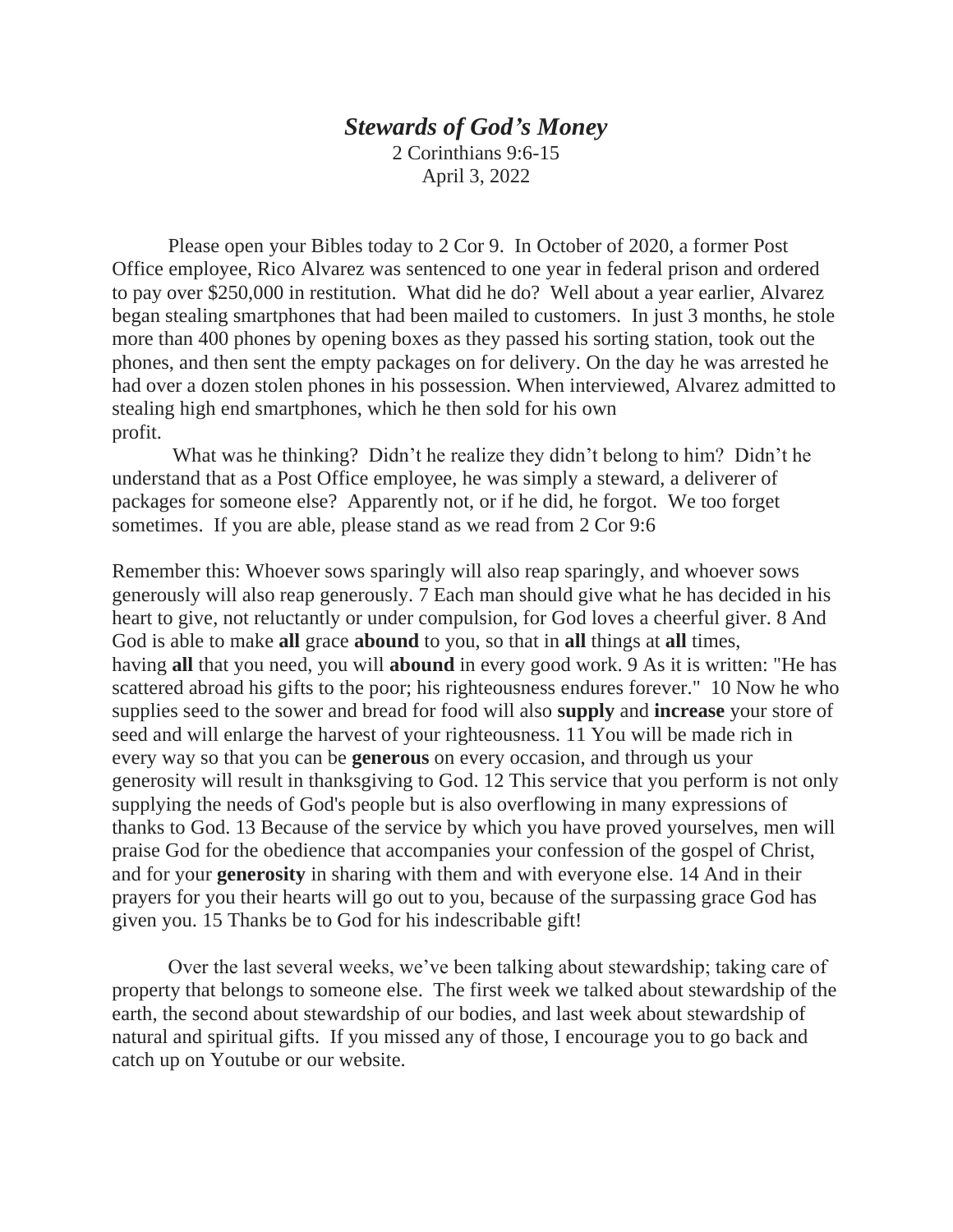Today then, we come to the last message in this series and it involves stewardship of our material resources. Primarily our money. Before you turn me off, let me assure you I'm not preaching about this because we need money. We're in decent shape and making good progress. But I'm preaching about this because Jesus did. Because Jesus said more about money and giving and finances than any other item including heaven and hell combined. 15% of Jesus' recorded teachings are on **this** subject and if I spoke about as often as He did, it would mean 8 Sundays per year. 11 of Jesus' 39 parables are about money and possessions. Over 25%. The same is true with the Bible overall. There are 50 verses in Bible on baptism, 200 on faith, 700 on love, and over 2000 on money and finance.

I'm preaching about this because we need to be good stewards of what God has given us. Just as is true with every other type of stewardship we've discussed, our money and our financial assets really don't belong to us. They belong to God and He's entrusted us, like the US Postal Service to handle and deliver His material goods appropriately.

Look back at vs 10 Now he who supplies seed to the sower and bread for food (who is that? God Himself) (He…) will also supply and increase your store of seed and will enlarge the harvest of your righteousness. 11 You will be made rich in every way so that you can be (filthy rich…oh, no, so we can be) generous on every occasion, and through us your generosity will result in thanksgiving to God." Why does God make us rich? Why does He increase our store of seed? So that we can be generous on every occasion so that it will eventually result in thanksgiving, praise, glory to God. Not so we can steal phones to line our own pockets. But so that the people in Sierra Leone can thank God for the clean water you have provided them, and the orphans in Haiti for the food you bought them, and the refugees from Ukraine for what you're doing for them, etc.

Now Post Office employees get paid and God also provides for our needs as well. But He doesn't intend for us to live a luxurious life while others around us starve. He entrusts us to deliver His mail to them. There's a serious problem whenever we mistakenly think we own His packages. He often lets us put the address labels on them and decide where they should go, but ultimately they're not ours! Haggai 2:8 says, 'The silver is mine and the gold is mine,' declares the Lord Almighty." It's not so much giving it all up, but recognizing who really owns it. It's not us. We're God's stewards.

I know what some of you are thinking. "I worked long and hard for everything I got. No one gave me anything." Let me remind you of what Deut 8:18 says, "But remember the Lord your God, for it is He who gives you the ability to produce wealth..." We would have nothing if God did not give it to us. (James 1:17) Every good and perfect gift comes down to us from the Heavenly Father including our health and our wealth and everything we use them both for.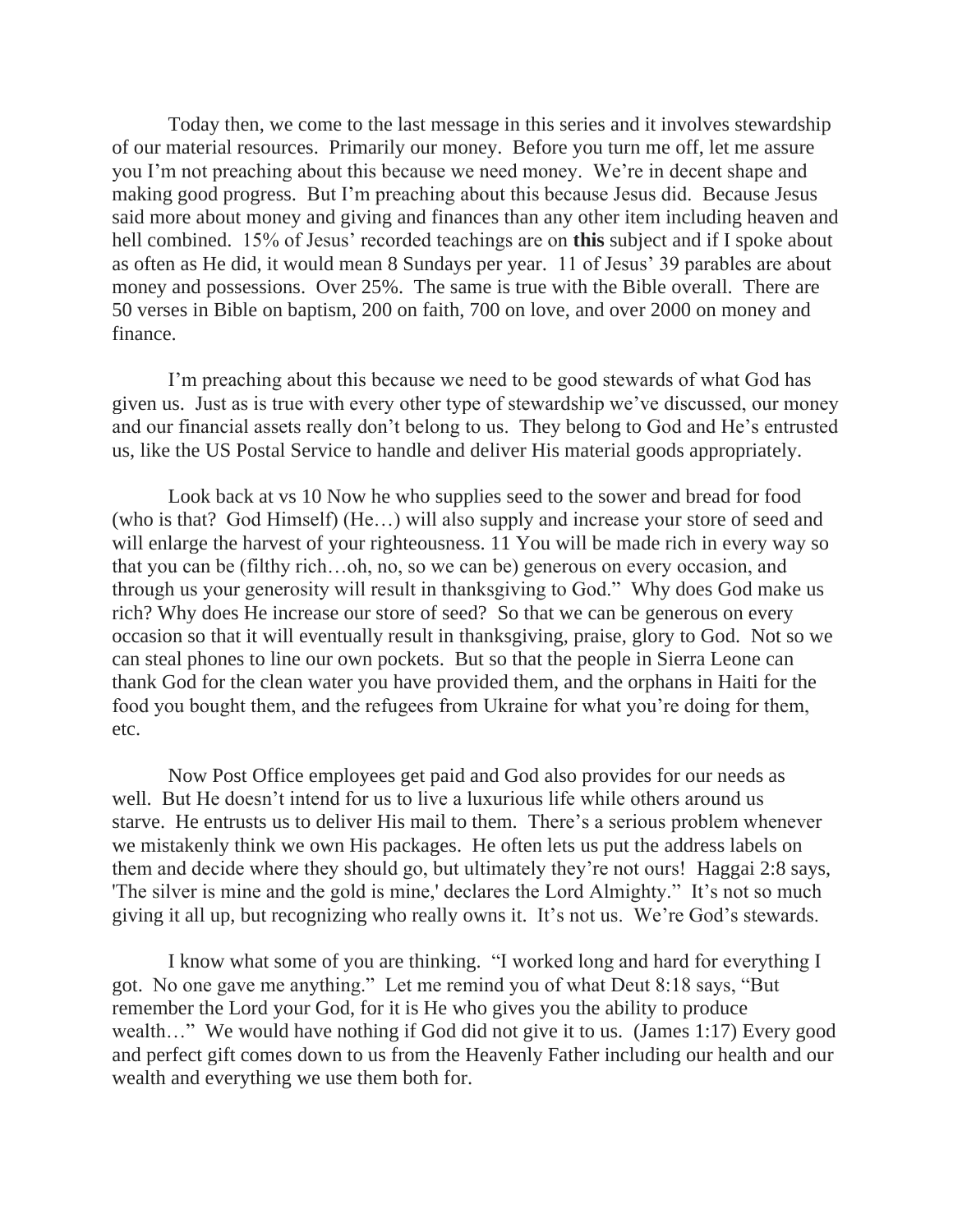So how does God say we should use them? What does the Owner of the wealth we steward have to say about how we are to use His money? Ten minutes after we die, we'll know exactly what we should have done. But God has given us His Word now so we don't have to wait and find out afterward. In Matt 6:19-21 Jesus said, "Do not store up for yourselves treasures on earth, where moth and rust destroy, and where thieves break in and steal. 20 **But** store up for yourselves treasures in heaven, where moth and rust do not destroy, and where thieves do not break in and steal. (And where there's no inflation or taxation.) 21 For where your treasure is, there your heart will be also." Where is your treasure? Where is your heart? Few topics are any closer to our hearts than our money.

In his book, The Treasure Principle, Randy Alcorn asks us to consider what we would do if we had millions in Confederate money just before the Civil War ended. If we knew it was going to be devalued and replaced, what would you do with it? Exchange it for Yankee dollars! Or lose it all. Alcorn says, "Here's the ultimate trading tip. When Jesus returns or you die, whichever comes first, earth's currency will become worthless." All our cash, bank accounts, securities, stocks, bonds, bitcoins, real estate, etc will be worth nothing. Why keep stockpiling stuff that very soon will be worthless? Why not exchange it for something that will last forever? Like feeding the hungry, clothing the naked, spreading the Gospel?

Each day we have opportunities to buy up more shares in heaven. Eternal returns vs uncertain earthly ones. Imagine you're in Canada on business. You're earning money and will return to US but you can't bring anything back with you. You can, however, mail checks back to be waiting for you. Would you spend money on fancy furniture for your apartment or a big expensive car just to leave it all behind? Or would you send your money back Lay not up treasures on earth, Jesus said, cuz you're only gonna be here a little while and you can't take it with you when you go. But you can send it on ahead. Martin Luther once said, "I have held many things in my hands and I have lost them all. But whatever I have placed in God's hands, that I still possess."

So how much of God's money should we give for God's work? Before we answer that, let's remember it **all** belongs to Him! 100%. Our homes and families are also God's enterprises so they belong to Him as well. But how much should we give? The Old Testament Law required 10% of all income to be given. One lamb from every ten that were born. One bushel of wheat of every ten produced. Etc. That would mean \$10 of every 100, \$100 for every \$1000.

By the Malachi's time about 1,000 years later, people were not tithing and this is what God said to them. (3:8-10), ""Will a man rob God? Yet **you** rob me. "But you ask, 'How do we rob you?' "In tithes and offerings. 9 You are under a curse — the whole nation of you — because you are **robbing me**." I know that was for the Jewish people in the Old Testament, but Alcorn asks, "Does God demand less of us who live in the wealthiest society in human history than He demanded of the poorest Israelite?" Jesus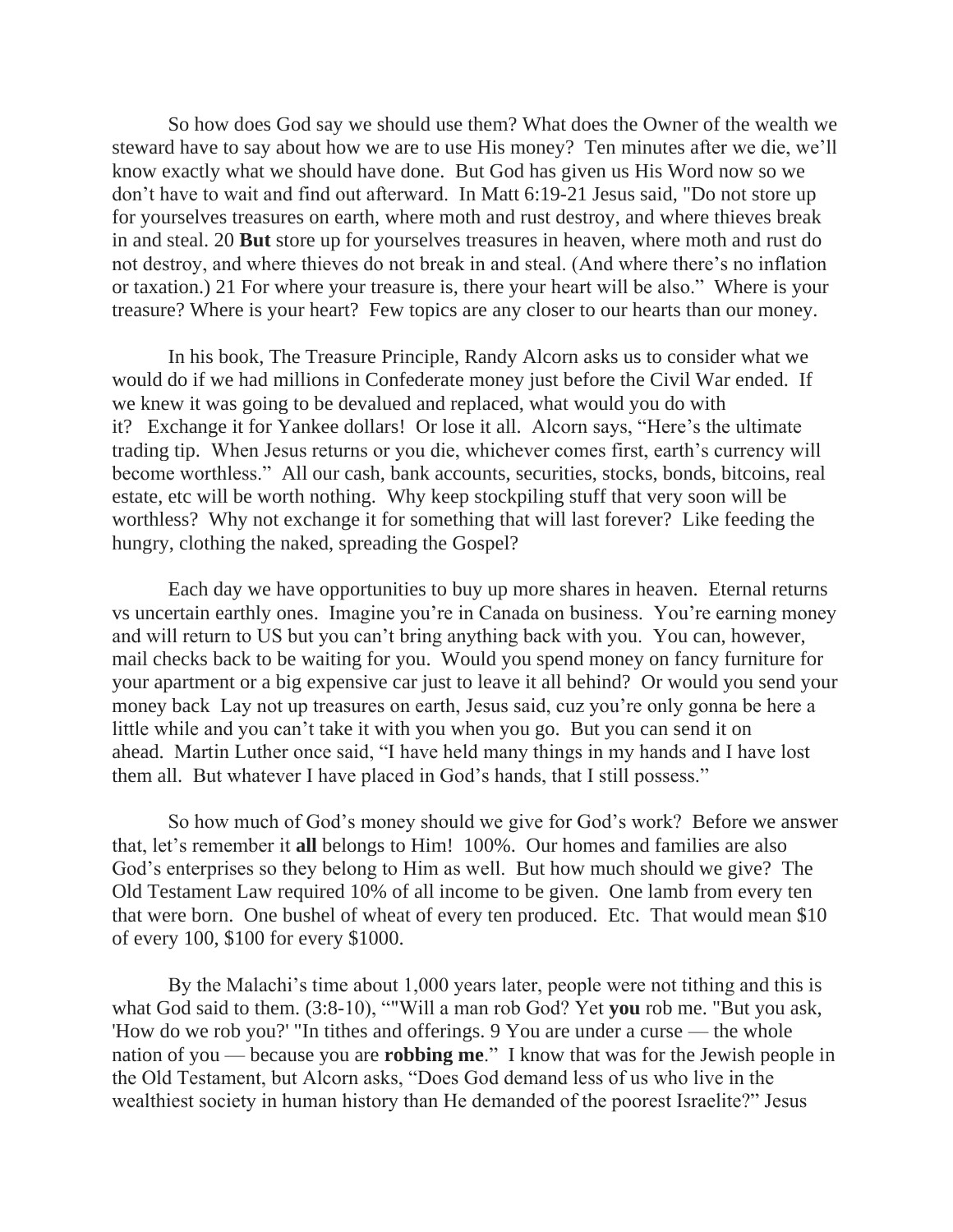always raised the bar of the law, He never lowered it. He affirmed the tithe when He told the Pharisees not to neglect it with their gardening but to also pay attention to matters of mercy and justice. Ten percent of our income isn't the ceiling for our giving, it's the floor. People often ask if that's 10% before or after taxes? I don't care. Just tithe on one of them. And if you start, you'll find out that God keeps His word and then you can give more and more as you discover that you can't out-give God. Before we complain, remember that God gives us \$100 and only asked for \$10 back. I'll play that game all day, no complaints! You give me \$100. I'll give you \$10 back.

But sadly, only 5% of American Christians tithe today. Instead of a 10% tithe, 80% of Christians in this country give only 2% of their income and several give none. It's not because we don't have it. Mormons give 5.2% and Muslims and Buddhists give 2.8. During the Great Depression when we didn't have it, Christians gave 3.3% of their income. We're giving less now than then. And then we wonder why we're not blessed. In Luke 16:10-13 Jesus said, ""Whoever can be trusted with very little can also be trusted with much, and whoever is dishonest with very little will also be dishonest with much. 11 So if you have not been trustworthy in handling worldly wealth, who will trust you with **true** riches? And if you have not been trustworthy with someone else's property, who will give you property of your own? 13 "No servant can serve two masters. Either he will hate the one and love the other, or he will be devoted to the one and despise the other. You cannot serve both God and Money." But oh how we try.

God keeps records of our giving. Jesus noticed when the poor widow put in two pennies as well as when the rich folks put in their offerings. He sees what we put in as well. In Matt 10:42, He said, "... if anyone gives even a cup of cold water to one of these little ones because he is my disciple, I tell you the truth, he will certainly not lose his reward." God is keeping notes of the big and the small and has promised to reward us accordingly. I'm not a health and wealth preacher, but I do want you to know what God has promised when we give.

In Malachi, God promised this to the people who were robbing Him, "10 Bring the whole tithe into the storehouse, that there may be food in my house. Test me in this," says the Lord Almighty, "and see if I will not throw open the floodgates of heaven and pour out so much blessing that you will not have room enough for it. I will prevent pests from devouring your crops, and the vines in your fields will not cast their fruit," says the Lord Almighty." What does that mean to most of us that aren't farmers today? "I can prevent your car from breaking down and your child from breaking her arm." Martin Luther said, "What people of faith do with their money is indicative of what they believe about God." Or don't believe. Will God keep His promises or won't He? I not only believe He does, I've found that He does! I've tested Him and He passed. You can't out give God.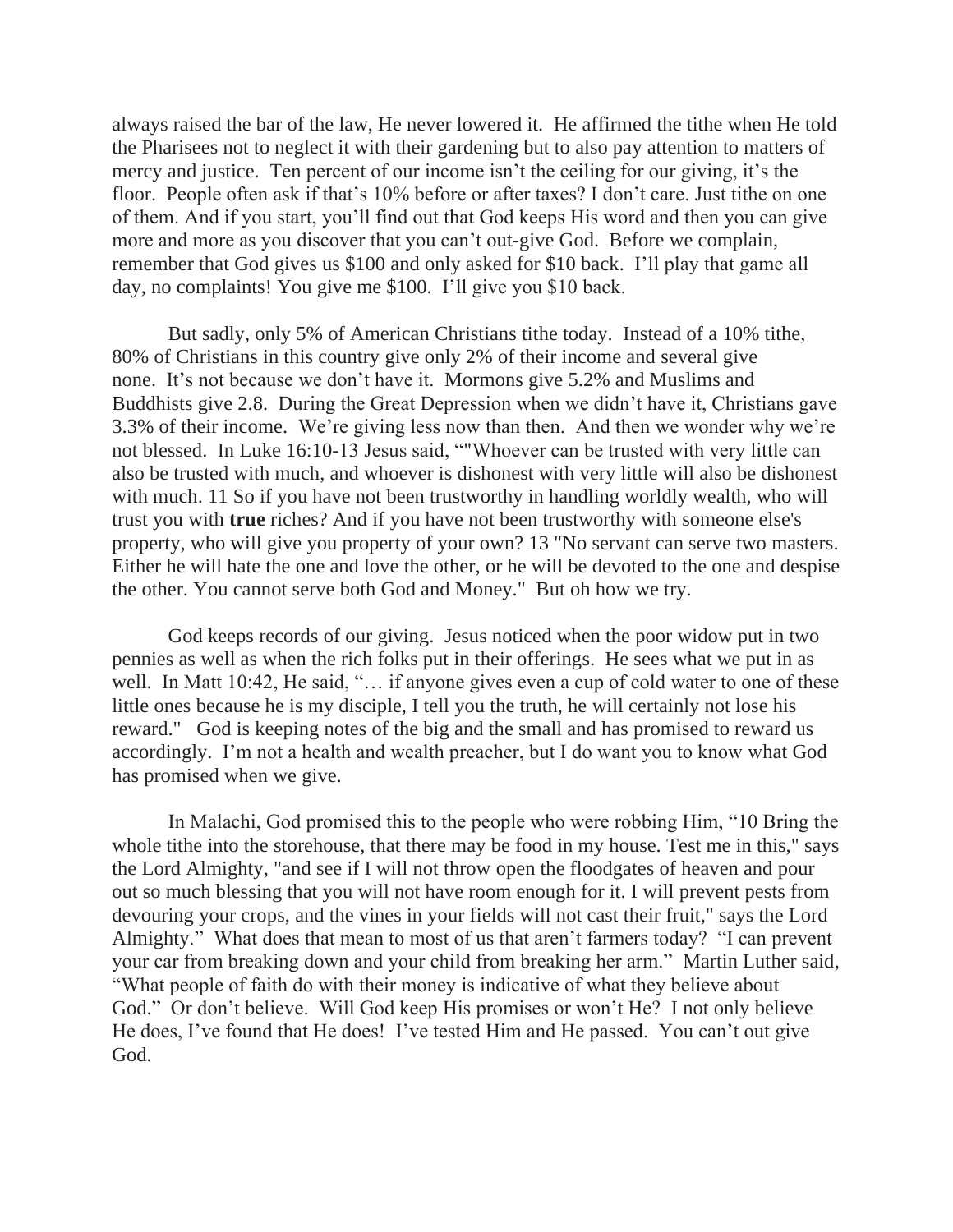Jesus promised this in Luke 6:38. "Give, and it will be given to you. A good measure, pressed down, shaken together and running over, will be poured into your lap. For with the measure you use, it will be measured to you." And in Prov 3:9-10 God promises this: "Honor the Lord with your wealth, with the firstfruits of all your crops; then your barns will be filled to overflowing, and your vats will brim over with new wine." It illustrates the principle of what we read in our Scripture from 2 Corinthians, as we give to others, God replenishes our seed, He makes us rich so we can continue to give.

Mr. RG LaTourneau invented all types of earthmoving equipment that has been used all over the globe. As his income increased, he gave away 90 percent of it for the God's work and became known as "God's Businessman." But the money still came in faster than he could give it away and he said, "I shovel it out and God shovels it back but God has a bigger shovel!" You can't outgive God!

You ask, why didn't he leave it to his 5 children? I imagine he did leave some of it to them. What a blessing to leave something to our children and grand-children. And we should. But, after we're gone, we will have no say in our money is spent. Do your giving while you're living, then you're knowing where you're going. I want to challenge us to consider including our church and/or other ministries that we care about in our wills. They are after all, our last testament.

Some say, "I don't give 10% of my money but I give 10% of my time." Thanks for that, but ask God what you should do about this. Study His Word to see what it says. But it does involve more than money itself. Our 3<sup>rd</sup> Baptismal vow that many of you have taken and renewed many times asks if we will support the Church with our prayers, presence, substance and service. Our substance includes money, but it also involves other things like those who donate towels for the kitchen or lumber for the cross up here. Before Bezalel and Oholiab could build the Tabernacle, the people had to bring their gold, silver, linen and goat hair. In fact they brought so much, Moses had to stop them! I'll tell you when you bring too much.  $\odot$  You might remember how a woman anointed Jesus' feet with perfume before His death. She couldn't buy Him a tomb but Jesus said, "She did what she could." Joseph of Arimathea on the other hand could and did provide a tomb for Jesus. He did what he could. Someone provided the Upper Room, someone else a donkey. What can you provide? Let's be careful, however, not to give God our leftovers. As Bro Kent says, "People will give you their used teabags because they don't want to throw them away." If it's no good, throw it away. But if the church has a need and you have the item, thank you.

In 1 Chronicles 29:(14-17), at the dedication of the Temple, Solomon prays and says this, "But who am I, and who are my people, that we should be able to give as generously as this? Everything comes from you, and we have given you only what comes from your hand… and all of it belongs to you." It all belongs to God. What we